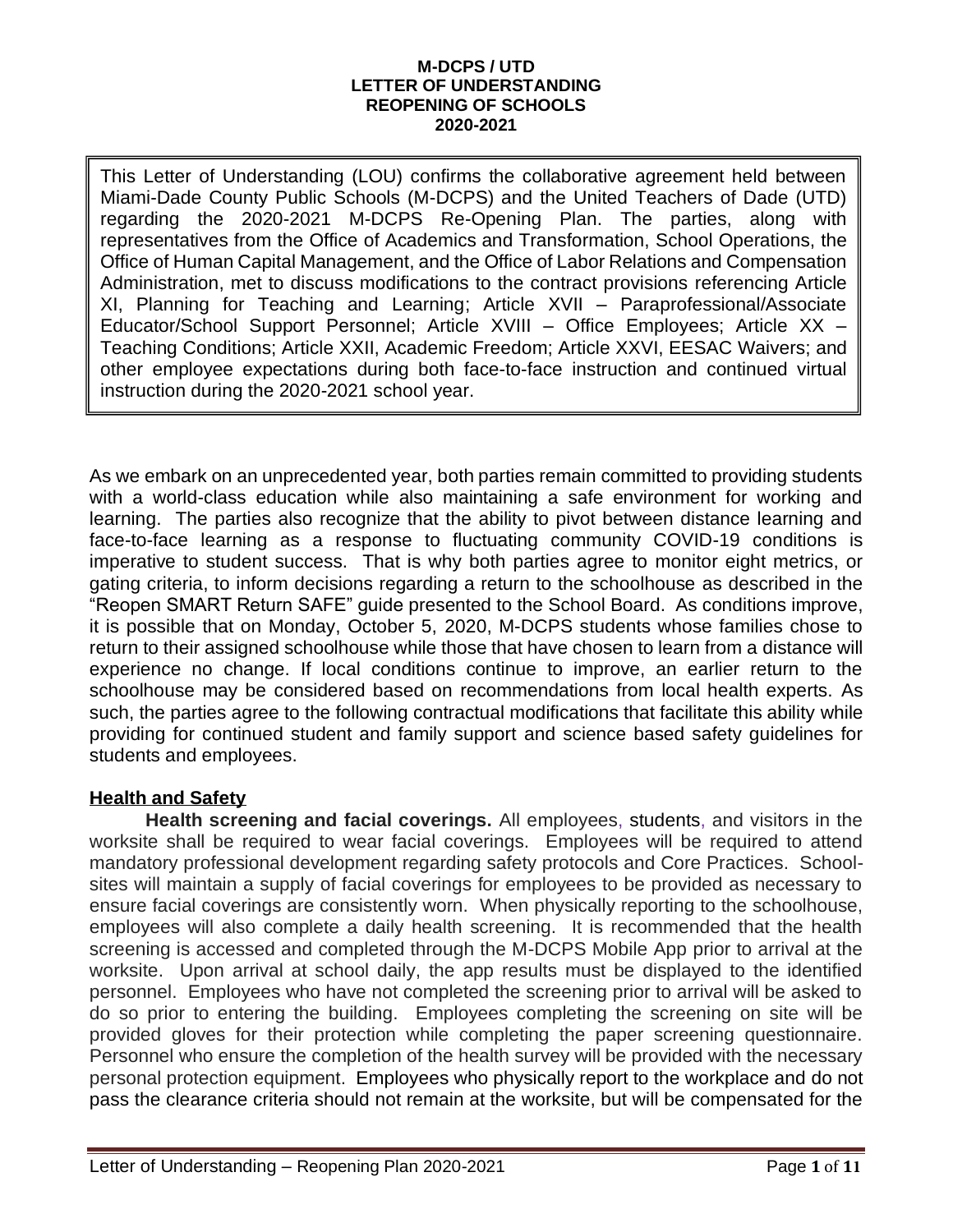day. Supervisors may allow the employee to work remotely, if possible. Impacted employees shall follow the quarantine procedures herein, as applicable.

**Enhanced benefits to protect employee's well-being**. The following benefits are being enhanced:

- *Bringing children to work.* During Stage I, employees will have the ability to bring their PreK – 12th grade child(ren) to work with them if the following conditions are met: 1) the employee can fulfill their job responsibilities while supervising their PreK-12th grade child(ren) at all times, 2) the child(ren) must remain in the employee's stationary workspace/classroom, 3) the child(ren) must be under the direct supervision of the employee at all times, including during restroom, lunch or other necessary breaks and 4) the employee must sign and agree to abide by a district developed waiver*.* This option does not apply to employees who are mobile throughout the workday or those who are not assigned to a stationary workspace on campus.
- *Extended Professional (Other) COVID Leave.* Both parties understand that employees may not be able to return to the school-site due to COVID-19 related circumstances. As such, COVID-19 Concerns, will be recognized as an additional category of the Professional Leave Without Pay (Non-Study) provision. Leave requests for COVID-19 concerns must be submitted prior to the start of the fourth week of Stage II. All timely submissions that meet the requirements under the Professional Leave Without Pay (Non-Study), with the exception of the start date, shall be approved through the end of the 2020-2021 school year.
- *Retirement Incentives.* Understanding the changing landscape of instruction, staffing requirements, and the impacts of student enrollment on FTE, the parties agree to meet as soon as possible to explore the feasibility of offering an early retirement incentive for eligible employees.
- *Healthcare.* The 90-day waiting period for employee healthcare, dependent healthcare, life insurance and short-term disability shall be waived through June  $30<sub>m</sub>$ , 2021. All employee insurance co-pays and cost shares shall be waived for any COVID-19 related testing and diagnosis services covered under Board paid insurance. Additionally, UTD and M-DCPS will explore minimizing out-of-pocket expenses for individuals who have tested positive for COVID-19 and make applicable subsequent modifications to the 2020 and 2021 Healthcare MOU's.
- *Quarantine.* Employees who are asked to quarantine due to Direct Exposure (<6 feet for ≥ 15 minutes) to a COVID-19 positive individual at the workplace, may work remotely, if possible. Their attendance will be recorded as Temporary Duty, if working remotely, and the comment "Working remotely due to workplace exposure" should be indicated in the comment portion of the leave card until they obtain a doctor's note allowing them to return to work. If working remotely is not an option, the employee will be provided the application and given assistance in acquiring benefits under the Families First Coronavirus Response Act (FFCRA) while applicable.

As proffered in Board Item H-5 of the August 12, 2020 School Board Meeting, Risk Management will research and analyze the financial, legal, and operational feasibility of establishing temporary COVID-19 testing sites for M-DCPS employees and their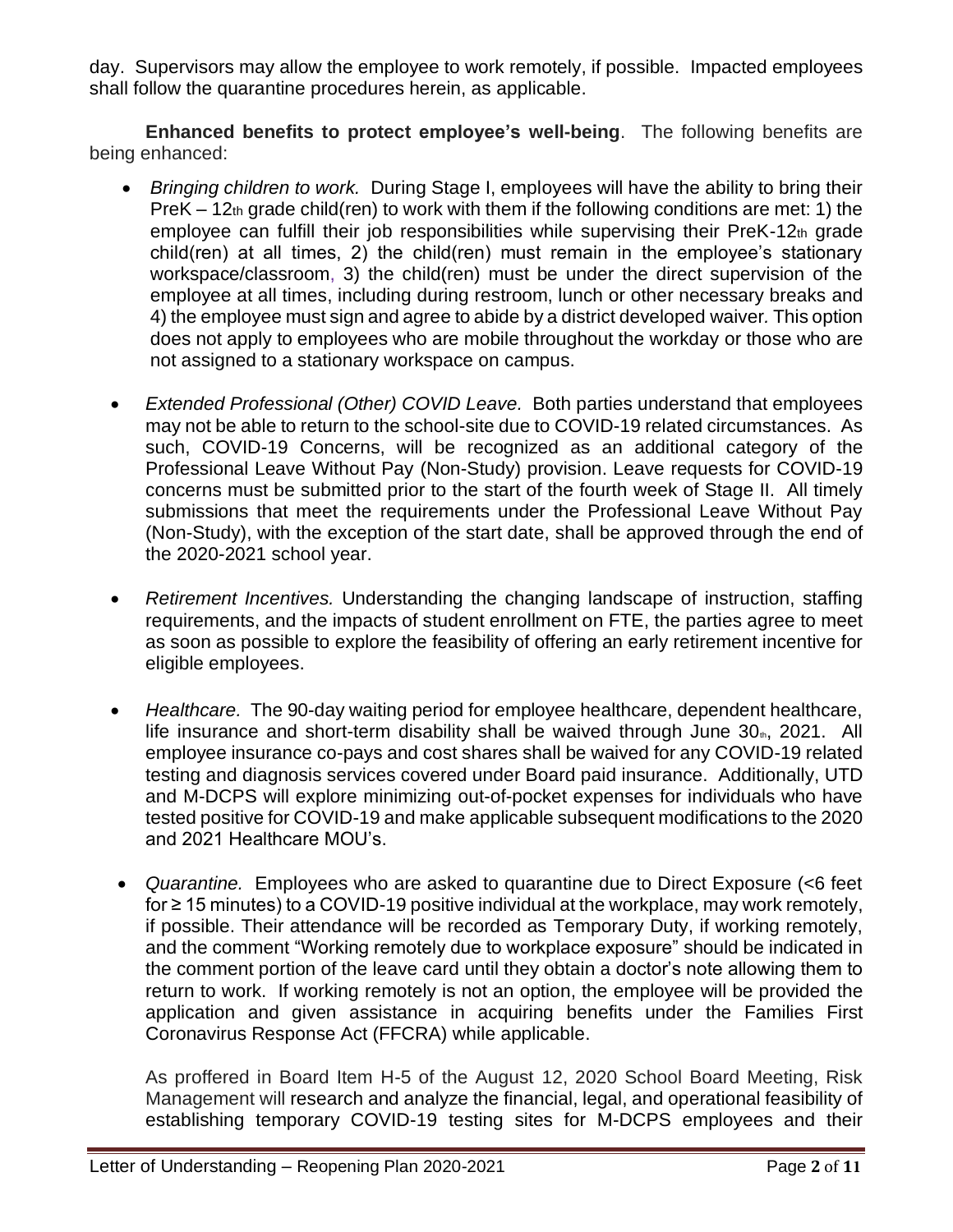immediate families, within the current M-DCPS insurance program and any other private, state, or federal health insurance programs available to the insured.

If an employee's return to work is hindered due to an inability to obtain a medical clearance because of delayed testing results, the employee may work remotely, if possible. Their attendance will be recorded as Temporary Duty, if working remotely, and the comment "Working remotely while seeking medical diagnosis**"** should be indicated in the comment portion of the leave card until they are cleared to return which should occur within a reasonable time period. If working remotely is not an option, the employee will be provided the application and given assistance in acquiring benefits under the Families First Coronavirus Response Act (FFCRA) while applicable.

• *Contact tracing and closures.* Contact tracing will be done in the event a student or staff member tests positive for COVID-19, or other specified communicable disease, to determine who may have been exposed to this student or staff member. Employees who are asked to quarantine due to direct exposure shall follow the quarantine procedures above. These types of cases will be reported to the Florida Department of Health in Miami-Dade County (FLDOH). UTD shall be provided a report, upon request, of staff and student exposures by school; the report shall not include personal identifying information of the employees or students.

Any school-wide, classroom, or specific school area closures will be determined in collaboration with the Florida Department of Health in Miami- Dade County. The District will also follow guidance from the Florida Department of Health in Miami-Dade County for any school-wide or community notification that is deemed necessary.

**Enhanced Health and Safety Precautions**. The school environment will experience significant changes centered around enhanced health and safety precautions as outlined in the *Reopen SMART Return SAFE* reopening guide. These changes, which may include the items listed below, were created using information and guidance from the Centers for Disease Control (CDC).

- All work sites, including SBAB, will maintain the same standards/protocols for entry.
- Physical barriers, such as plexi-glass, will be utilized in areas where employees work with the public. This is being expedited to begin placing barriers during Stage I.
- Restrooms and elevators will be limited to 2 people at a time.
- When the physical school lay out allows, schools will use one-way hallways and stairways to avoid crowds in hallways and other common spaces.
- Be provided with a workspace that is regularly sanitized to limit spread of the virus. This includes regular cleaning of all common touch points such as doors and bathrooms with appropriate disinfectants throughout the day.
- Soap and hand sanitizer shall be readily available in all bathrooms and common areas (preferably 'no touch' dispensers).
- Be provided safe access to drinking water. Water dispensers shall be regularly cleaned with appropriate disinfectants throughout the day.
- Arranging student desks and/or seating arrangements to promote social distancing. This includes the removal/identification of non-essential furniture or desks. Desks that are not to be utilized in order to create greater spacing between students will be indicated as such. As recommended by the CDC, schools will utilize a six feet social distancing guideline. When six feet of social distancing is not feasible, the requirements of the World Health Organization guideline will be implemented. If these guidelines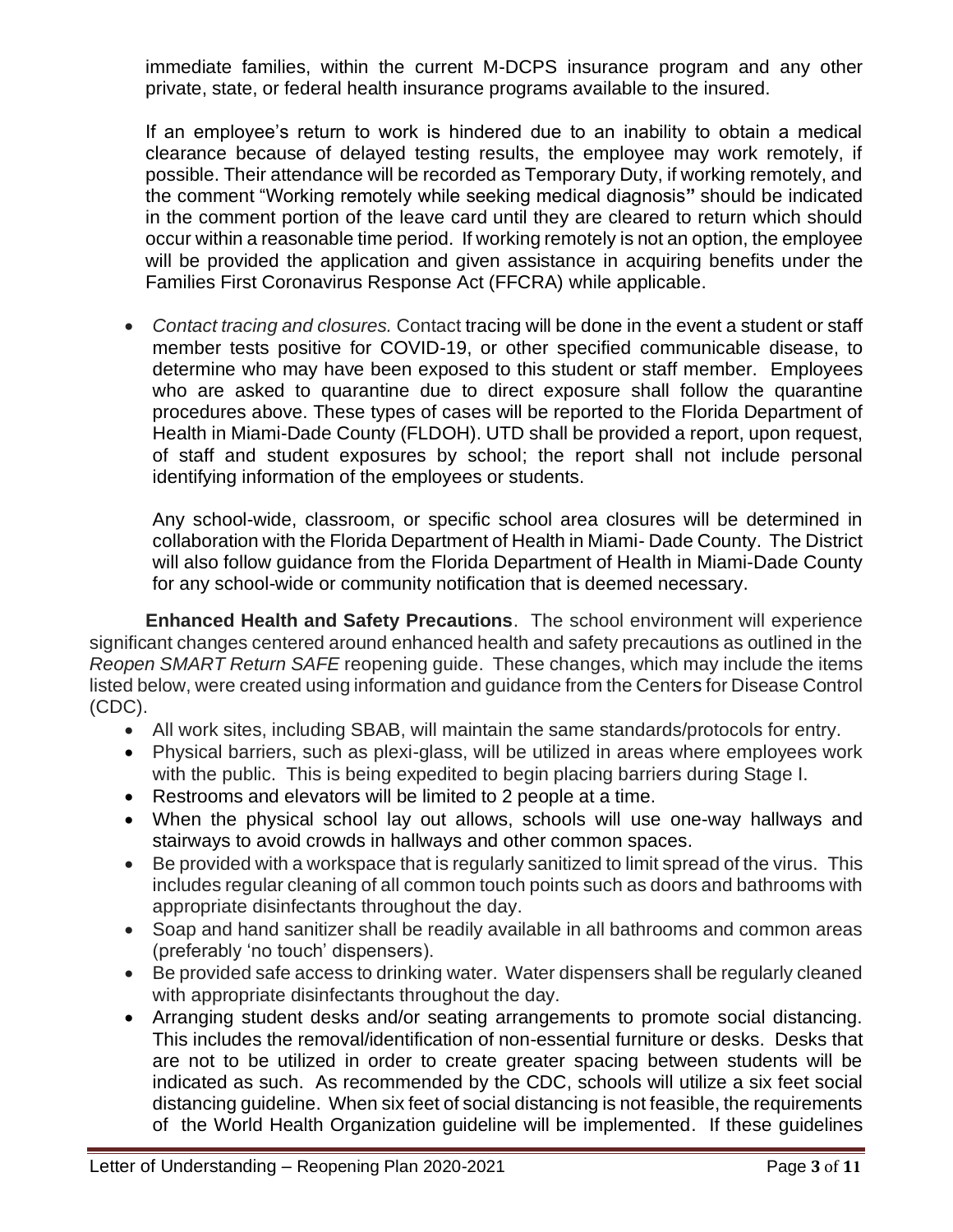cannot be implemented, other alternative options, which may include an alternative classroom setting or a reduction in the number of students assigned, will be identified and implemented.

- Teachers shall refer students who exhibit symptoms during school hours to the identified isolation room as appropriate. These rooms will be monitored by appropriate staff or a school administrator; UTD bargaining unit members will not be required to staff the isolation room. The isolation areas shall provide physical distancing.
- In addition to these minimum safety requirements and in order to heighten safety and health measures, M-DCPS may enact additional safety requirements that align with those of the FLDOE, FLDOH in Miami-Dade County, the CDC, and the World Health Organization.

# **School Calendar and Reporting Procedures**

In order to provide for ongoing professional development and the ability for teachers to prepare classrooms for in-school instruction, the parties agree to the following modifications to the 2020-2021 school calendar.

August 19, 2020 remains a teacher planning day, not available to opt. August 20, 2020 through August 27, 2020 will be mandatory professional development days to address the curriculum platform, mental health, and other topics. August 28, 2020 remains a teacher planning day, not available to opt. The first day of school for students will be August 31, 2020. October 23, 2020 remains a teacher workday; however, it will not be available to opt. January 22, 2021 will become a non-opt "floating" teacher workday to be utilized when M-DCPS transitions from a distance learning school experience to an in-school experience following the gating criteria recommended by local medical and public health experts as reflected in the *Reopen SMART Return SAFE* reopening guide. Should M-DCPS not be able to transition to an in-school experience, May 28, 2021 will be a teacher workday available to opt. All other existing teacher workdays remain as previously indicated on the 2020-2021 school calendar.

### **Sign-in Procedures**

Employees, instructional and non-instructional, will sign-in daily prior to the beginning of their scheduled reporting time through the Full-time Employee Sign-in application available in the employee portal and the M-DCPS mobile app. Employees will also continue to follow worksite protocols for notification of intended absence. Hourly employees will email the identified worksite employee to denote their attendance including arrival and departure times.

#### **Curriculum and Schedules**

The ability to pivot between a distance learning experience and an in-school learning experience is imperative to the continued academic success of students. A consistent curriculum, communication platform, and schedule are essential components to ensure that pivoting between delivery models is successful. As such, the K12 curriculum and platform will be the required M-DCPS curriculum and communication platform, for the 2020-2021 school year for both distance learning and the in-school learning experiences, with the exception of Dual Enrollment courses that require the platform of the university or college. Teachers have the discretion to utilize other supplemental resources to enhance their instruction and communication. Teachers are able to modify and supplement the K12 content to best meet the needs of their learners. Empty course shells will be populated in the K12 platform for all courses without content. District curriculum staff will develop course content for a select group of courses in Microsoft Teams. Teachers assigned to teach courses with district developed content in Teams will use those courses, but all courses will initially be accessed through the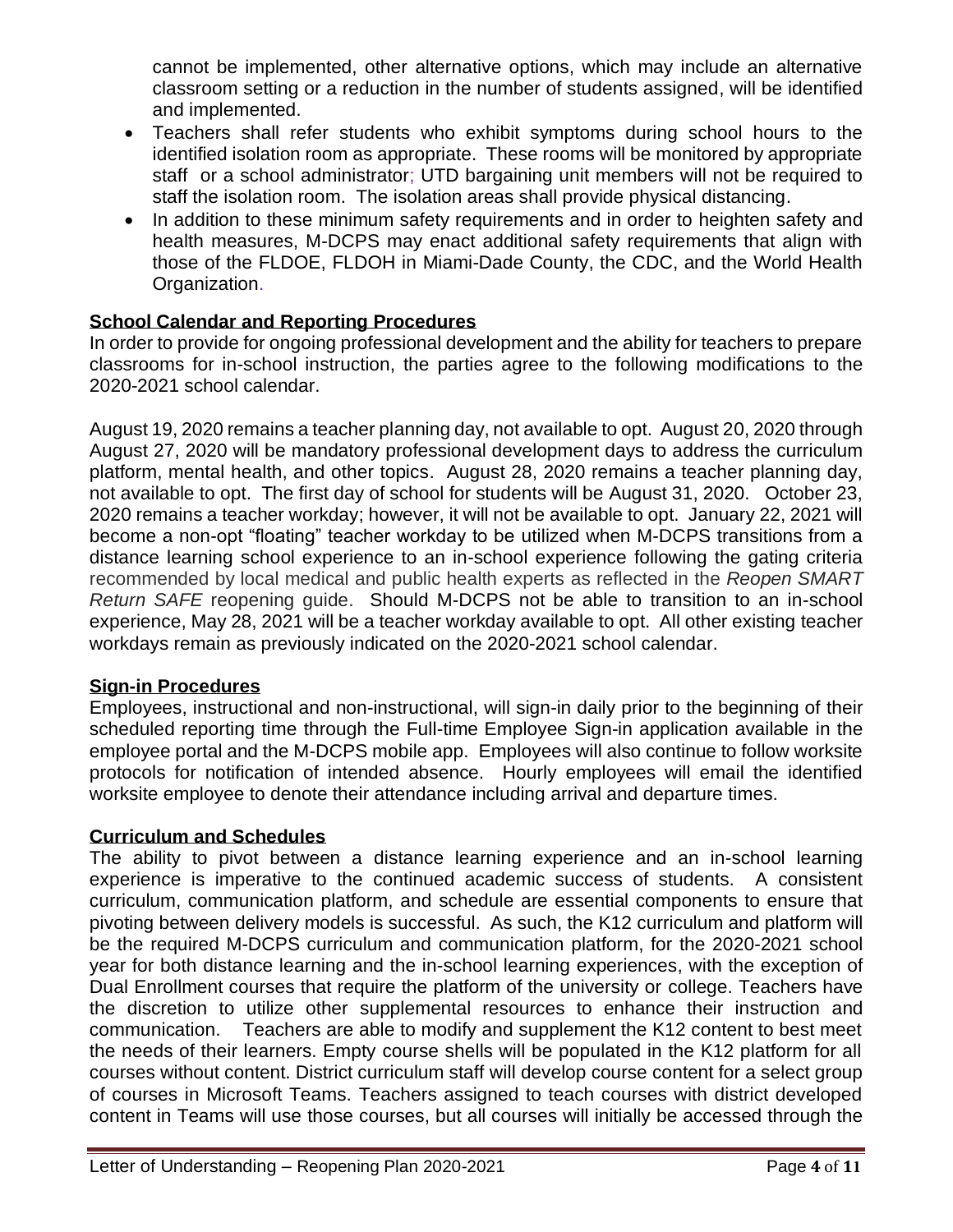K12 platform. As with the K12 courses, the Teams courses can be modified by teachers to best meet the needs of their learners. For remaining courses without K12 or district developed content, teachers may utilize either the K12 platform, or Microsoft Teams, including Zoom through Microsoft Teams for instructional delivery. While schoolwork, assignments, and instructional delivery must be delivered through the K12 platform, Microsoft Teams, or Zoom through Microsoft Teams as aligned for their course, teachers may also use other familiar tools for additional communication that points students and parents back to the required curriculum platform. The Office of Academics and Transformation will provide support and guidance for courses not available through K12 or Teams whenever practical. Content submitted by teachers (including text, photos, images, sound, video and other materials) to the K12 Systems is "Customer User Content" and not owned by K12 Systems. M-DCPS will not unilaterally provide, transmit, or upload any content (including text, photos, images, sound, video and other materials) that has been wholly created by a teacher employed by the school district to vendor K12 Systems and will also not authorize K12 Systems use of such content without the creator's permission.

In both the traditional Schoolhouse model and the My School Online (MSO) model, school start and stop times for students, by school configuration, will be consistent throughout M-DCPS. Work hours for teachers will align with contractual requirements; however, principals will have flexibility regarding arrival and departure times to allow for supervision. Employees shall be provided a schedule of their work hours**,** in writing, prior to the start of Stage II. Should changes to the provided schedule be necessary, the employee will be given the change, in writing, ten workdays in advance. Additionally, while all secondary schools will continue with their faculty selected number of periods (six or eight), all secondary schools will utilize a full block schedule (3 x 3 or 4 x 4) and a common bell schedule by school configuration.

**Daily Instruction.** Teachers will instruct for the entire class block/period each day utilizing the curriculum. For classes of an hour or less, at least fifty percent of each class block**/**period shall be utilized for live, synchronous instruction (whole group or small group**)** with cameras turned on**.** For classes more than an hour in length, at least one-third of each class shall be utilized for live, synchronous instruction (whole group or small group). Until such time as a virtual background option, currently in development by Newrow, is activated in K12, specific matters of teacher privacy concerns that may interfere with the live teaching portion of the K12 experience will be discussed with individual school principals for live suitable remote teaching alternatives, while still utilizing the approved K12 content. Teachers will connect for live, full-group instruction with students at the beginning of each class block/period for attendance and lesson delivery. Where class periods are ninety minutes or longer, teachers are encouraged to re-connect for live, lesson closure at the end of each class period. The remainder of the class block/period should follow the instructional frameworks developed by each content area from the Office of Academics and Transformation (if provided) and will include small group and individual instruction and/or monitoring of synchronous or asynchronous work. Teachers retain autonomy to modify the instructional framework based on the needs of their students.

Teachers will provide access to school-site administrators into all K12 ClassConnect or O365 Teams/Zoom instruction. By choosing a platform with content, teachers have a set of resources that can be customized and prepped for online delivery. Should teachers or students be absent, students can work independently while benefitting from automated instruction, feedback and opportunities for independent practice. As direct instruction from teachers is always preferred, teachers are encouraged to pre-record lessons and make them available for student review and skill enhancement; ideally two anchor lessons may be recorded weekly and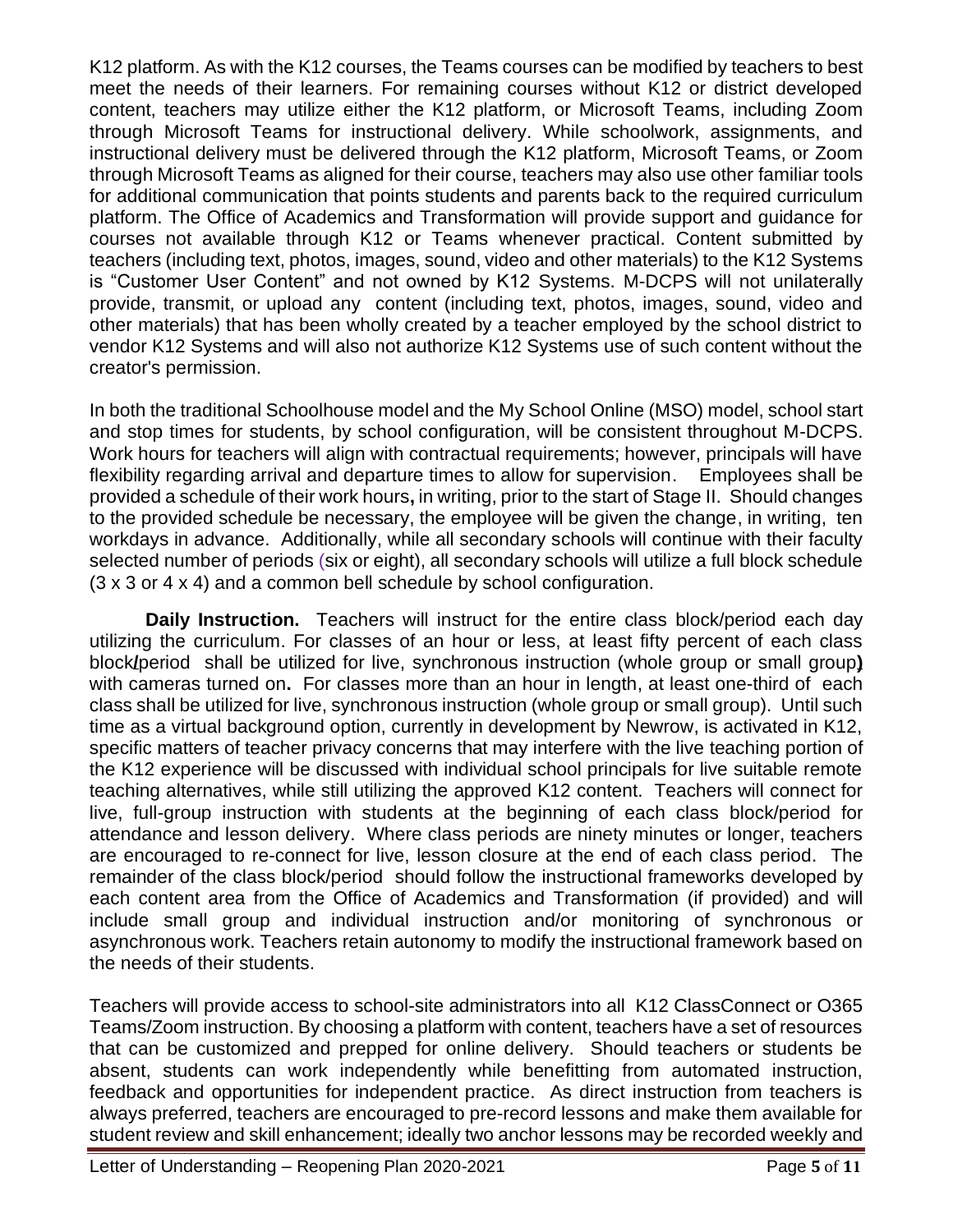available for students to view. These lessons may be pre-recorded and no recorded lessons shall include students. No recording is allowed unless initiated by the teacher. Content submitted by teachers (including text, photos, images, sound, video and other materials) to the K12 Systems is "Customer User Content" and not owned by K12 Systems. M-DCPS will not unilaterally provide, transmit, or upload any content (including text, photos, images, sound, video and other materials) that has been wholly created by a teacher employed by the school district to vendor K12 Systems and will also not authorize K12 Systems use of such content without the creator's permission.

### **Teaching Assignments**

To the extent possible, teaching assignments will be matched with student enrollment and preference for distance or in-school learning. Teachers with approved ADA accommodations will be provided distance teaching assignments where certification and student enrollment are appropriate. Additionally, teachers who have indicated other impediments will be assigned distance learning teaching assignments to the extent possible. Teachers may be required to provide distance instruction to students from another school location for this purpose. Teachers will not be required to teach both modalities (online and face-to-face) simultaneously. However, both parties recognize that schools may encounter difficulties when scheduling singleton classes and these classes may necessitate dual modalities. As such, school administrators and the teacher of record for the course will work collaboratively to determine the appropriate delivery model(s) of the course(s). If an agreement cannot be reached, the teacher may decide to teach the entire class virtually or via dual modalities.

# **Physically Reporting to the School-Site**

In Stage I, teachers have the flexibility to teach from home and will be allowed to utilize their classrooms for instruction. As conditions permit for a transition into Stage II, teachers will report to the schoolhouse to provide the greatest flexibility regarding parent and student choice for greater academic success as well as for flexible scheduling, departmental pairing, and dual mode schedules. Exceptions will be made for teachers with ADA accommodations. Teachers who are experiencing other impediments, not considered or covered as an accommodation by ADA, and who have a full-schedule of distance learning, may be provided the opportunity to work remotely temporarily if student enrollment, parental choice, and school-site factors permit.

### **Parent Communication**

To assist with parent communication and limit the necessity for teachers to utilize their personal phones, instructional personnel will be provided a Ring Central account through which they can contact parents. Instructional personnel will access Ring Central through an app on their phone and/or through their computer. Instructional personnel will share the school's dedicated Ring Central phone number, along with their own extension to parents. Instructional personnel are encouraged to use a web-conferencing format for parent communication. Other contractual provisions for parent communication apply.

# **Instructional Delivery – Classroom Teachers**

**Lesson Planning and Preparation.** Teachers will provide, maintain, and upload to their online class page five days of emergency lessons. Teachers may pre-record lessons for students to follow when teachers are absent. No recorded lessons shall include students. Content submitted by teachers (including text, photos, images, sound, video and other materials) to the K12 Systems is "Customer User Content" and not owned by K12 Systems. M-DCPS will not unilaterally provide, transmit, or upload any content (including text, photos, images, sound, video and other materials) that has been wholly created by a teacher employed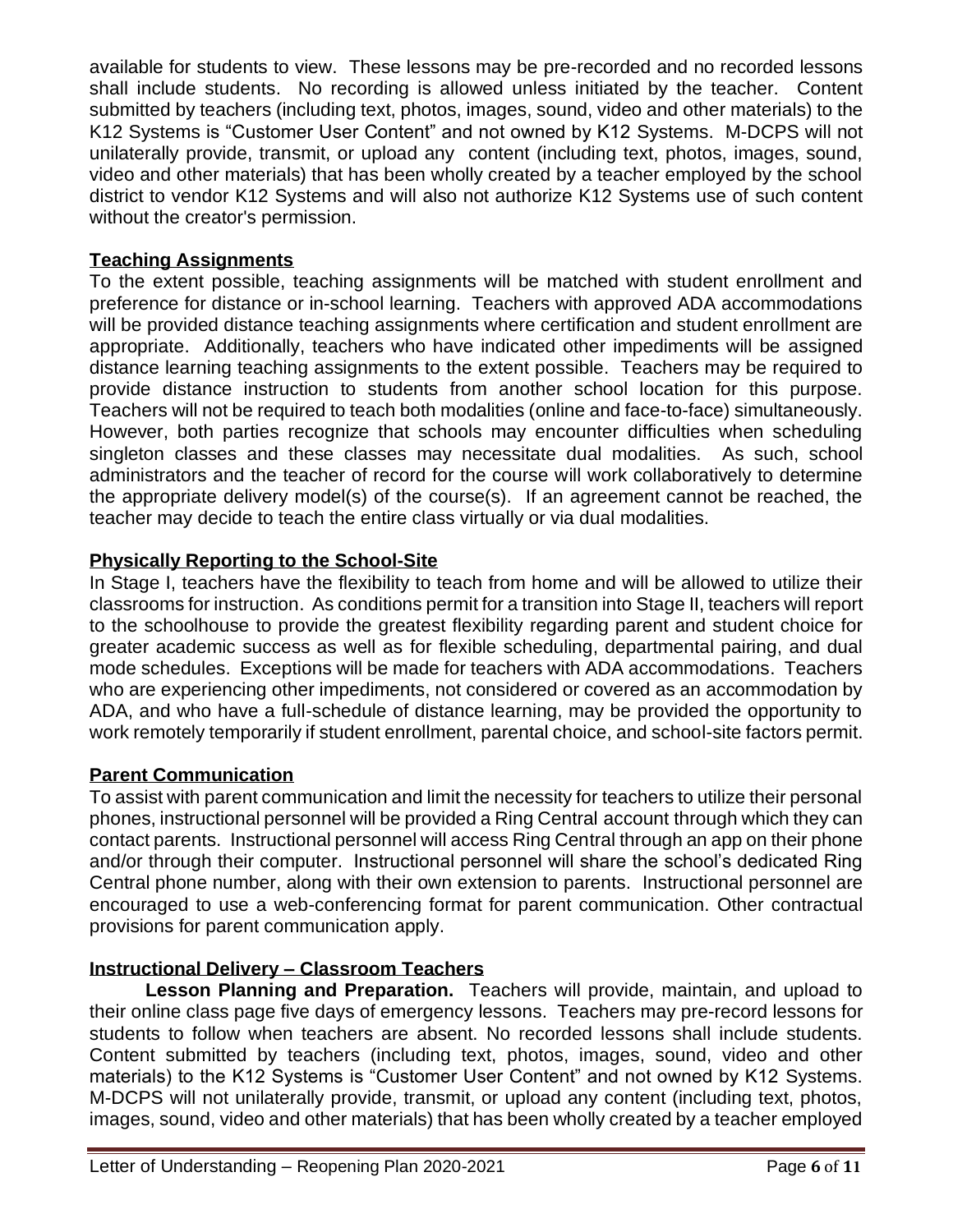by the school district to vendor K12 Systems and will also not authorize K12 Systems use of such content without the creator's permission. All other contractual provisions will be followed. Teachers will participate in meetings to develop the Distance Learning Implementation Plan for students with disabilities who have an IEP, but the LEA will be responsible for completion of any required documents.

**Assignments and Grading**. All grading will follow the current Student Progression Plan. However, as an additional assurance to support and review student learning throughout the distance learning environment, a teacher will input a minimum of one grade a week per student, per subject.

**Proctoring of I-Ready and Other Assessments.** Teachers will continue to proctor I-Ready and other assessments aligned to the testing calendar. Proctoring guidelines will be jointly reviewed and updated at the Standardized Testing/Assessment of Educational Progress Committee to address liability concerns under virtual testing conditions. The committee shall be scheduled as soon as possible.

**Student Attendance***.* Teachers will continue to record student attendance in the electronic gradebook. However, similar to secondary teachers, elementary teachers will also record student attendance each time they receive a new set of students. Teachers will contact school administrators to communicate any student issues relative to inability to login to the K12 platform that may affect their attendance.

# **Instructional Support - Exceptional Student Education (ESE) Support Personnel**

**Classroom Support**. Based on the complexity of offering two modalities (face-to-face or remote) during the 2020-2021 academic school year, curriculum support specialists may be temporarily assigned to a school-site to provide classroom instruction when needed. All other contractual provisions will be followed.

**Instructional Support – Counselors and CAP Advisors.** Counselors and CAP Advisors will follow contractual guidelines and fulfill job responsibilities. Both counselors and certified CAP Advisors may be temporarily assigned to provide classroom instruction when needed or may be used to provide classroom/student supervision.

**Mental Health Coordinators**. Mental Health Coordinators will support the socialemotional and mental health needs of students while also working closely with their families. They will assist with the integration of preventative programs and provide mental health services and crisis interventions for those students needing additional support. They will assist parents who call the M-DCPS Mental Health Services Parent Assistance Line, collaborate with and support Threat Assessment Teams on potential threats or students of concern. Furthermore, they will conduct school-site presentations for staff and parents to enhance their knowledge of mental health awareness, how to recognize early warning signs of mental health challenges in children and adolescents, and ensure they refer them to the appropriate help. Additionally, they will continue to participate in on-going professional development to further support their role as a mental health coordinator.

### **Media Specialists**

Media/Innovation Specialists will share with students, parents and teachers on how students can access eBooks, audiobooks and other online resources through Destiny Discover and Axis 360 and should utilize various activities, such as contests, challenges, quests, or games to help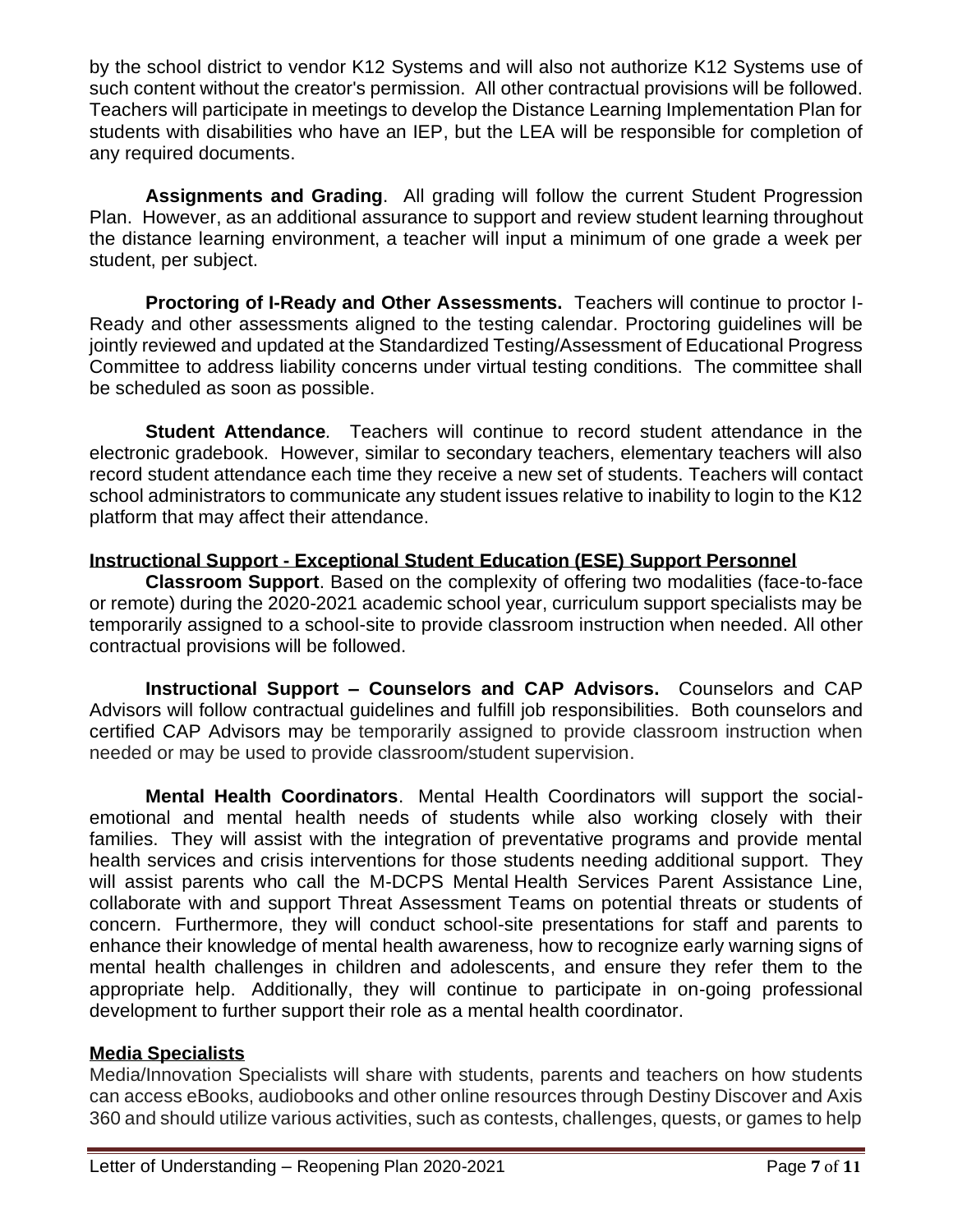promote reading and information literacy skills. As well, they will continue to collaborate with teachers to locate and integrate available on-line resources to support and enhance their standards-aligned lessons. To help foster a sense of community and continuity, Media/Innovation Specialists will organize and create a daily video recorded announcement program delivered on the K12 platform. Besides providing daily updates on school activities, the program will give administrators and teachers the opportunity to share and promote what their students are doing. Media/Innovation Specialists will also serve as a school site instructional technology champion, providing support for instructional technologies including but not limited to the K12 platform, K12 core curriculum resources, Big Universe, Microsoft Teams, and Microsoft Class Notebook. Media/innovation Specialists will lead professional development and webinar sessions to keep the entire school community current on emerging instructional technologies and practices to assist in both distance and blended learning. They will also be available to communicate directly with teachers, students, and their families to provide personalized support for those tools. As other support personnel, Media/Innovation Specialists may be temporarily assigned to provide classroom instruction when needed or may be used to provide classroom/student supervision.

# **Instructional Support - Academic Coaches**

Based on the complexity of offering two modalities (face-to-face or remote) during the 2020- 2021 academic school year, coaches may be temporarily assigned to provide classroom instruction when needed or may be used to provide classroom/student supervision. All other contractual provisions and job responsibilities apply.

### **Instructional Support - Curriculum Support Specialists (non-ESE) and Other Instructional Support Employees**

**Curriculum Support Specialists**. Curriculum Support Specialists shall prepare and share curriculum resources, create and facilitate virtual professional development to support teachers on distance learning lessons, support families, and assist with assigned duties on the Distance Learning Help Desk. Other academic tasks, including teaching, may be assigned by supervisors as needed. Additionally, based on the complexity of offering two modalities (faceto-face or remote) during the 2020-2021 academic school year, curriculum support specialists may be temporarily assigned to a school-site to provide direct instruction when needed or may be used to provide classroom/student supervision; others may be offered the option to work flexible hours in order to provide virtual after-school/evening support.

**Other Instructional Support Employees.** Instructional Support Employees not specifically identified shall collaborate with their site administrators to determine how they can best support students and teachers. Some instructional support employees may be temporarily assigned to provide classroom instruction when needed or may be used to provide classroom/student supervision.

# **Paraprofessionals, Associate Educators, and School Support Personnel**

**Paraprofessionals.** Paraprofessionals, as requested by the classroom teacher or administrator, will assist in calling the parents/guardians of students who are not actively engaged in distance learning and may be utilized to provide classroom/student supervision. IEP Support Paraprofessionals will also support parents/guardians in helping students access the educational resources. All full-time and part-time paraprofessionals will support a practicable routine to clean and disinfect high touch surfaces in classrooms, including manipulatives and equipment. Full-time and part-time Pre-K paraprofessionals (i.e., VPK, Head Start, Pre-K ESE) will be provided sanitizing materials, including gloves, and be required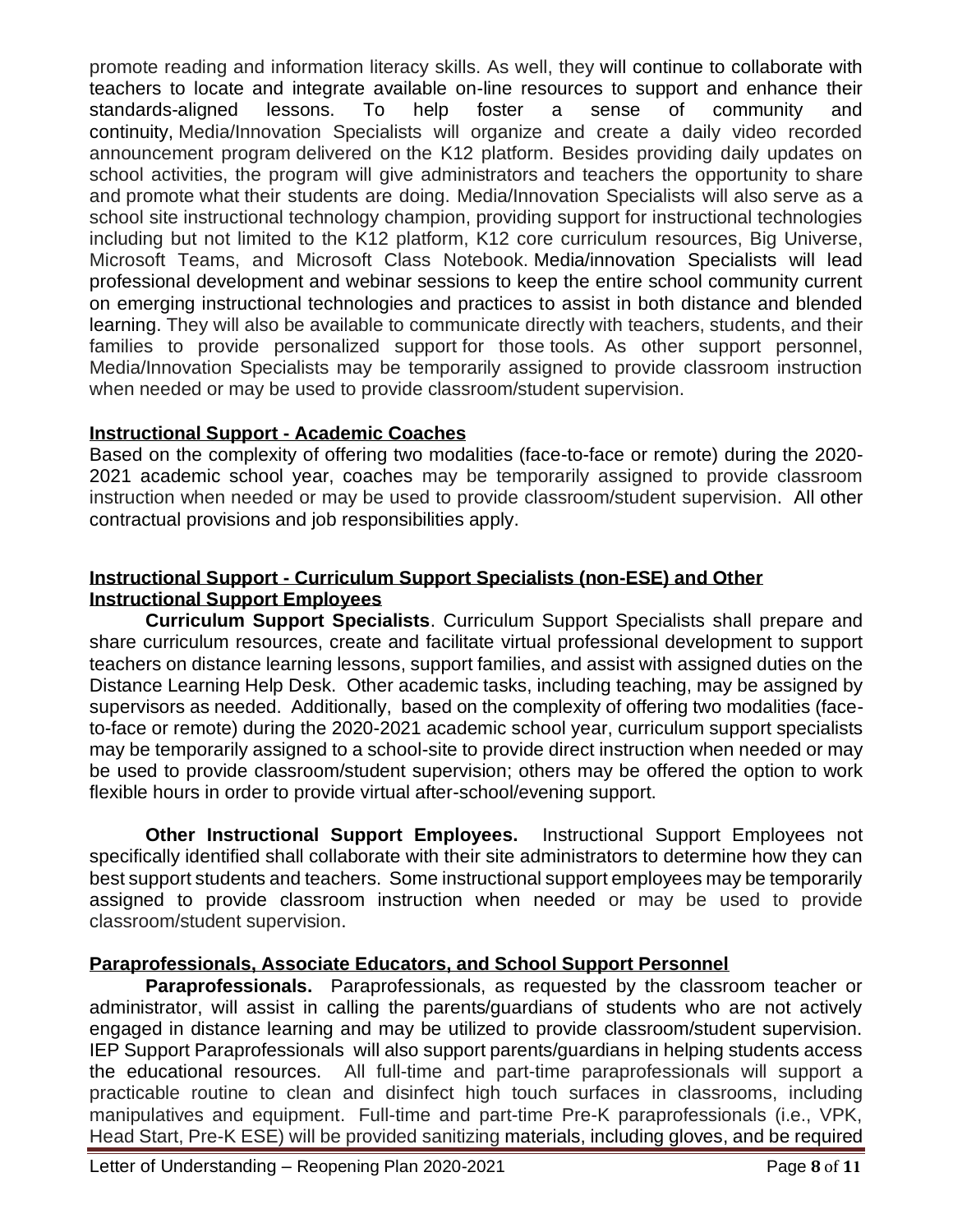to clean and disinfect high touch centers and outside areas (e.g. outside area toys) regularly. These routines will maximize healthy learning environments for all stakeholders. All other contractual provisions and job responsibilities apply.

**Head Start/Early Head Start.** Associate Educators who work in the Head Start/Early Head Start program will follow the parameters established for classroom teachers, as appropriate. Assistants who work in the Head Start/Early Head Start program will follow the parameters established for Paraprofessionals, as appropriate. Head Start/Early Head Start staff will continue to access and input data on online platforms required by Miami-Dade County as the Grantee. All other contractual provisions and job responsibilities apply.

**Title I Schoolwide Program**. At the request of school-site administrators, counselors or teachers, Title I CISs and CLSs will contact parents/guardians when students are not actively engaged in distance learning or do not complete assignments. CISs/CLSs will support parents/guardians in assisting students to access learning resources and may be utilized to provide classroom/student supervision during student lunch periods.

All office employees, associate educators, and school support personnel may be used to provide classroom/student supervision during student lunch periods. Hourly school support personnel may also be used to assist with answering phones, assisting parents, greeting guests, ensuring social distancing, and wiping down commonly used areas (e.g. doorknobs/handles, countertops, chairs, and phones). All cleaning supplies, including gloves, shall be provided by the district.

### **School-site Communication**

Faculty meetings may be held through Microsoft Teams or Zoom. All other contractual provisions apply.

# **Formal Observations**

Both parties agree to jointly develop the 2020-2021 formal observation process (IPEGS) through the M-DCPS/UTD Joint Committee. The committee will be scheduled as soon as possible.

### **Continuous Labor Management Reviews Related to COVID-19 Employee Health and Safety**

The parties agree to address concerns related to implementation of this LOU as they arise and to work collaboratively to solve issues resulting from the community conditions that may continue to evolve. As such, both parties agree to continuous labor management discussions regarding issues related to COVID-19. These discussions may include the provisions of this LOU, employee and student safety, adherence to worksite safety compliance requirements, Board policy, published procedures, changing community conditions, and information received from county public health officials, the Centers for Disease Control and Prevention, the World Health Organization, the Florida Department of Health, and/or the Florida Department of Education.

# **Existing Contractual Provisions**

Both parties agree that any provision not expressly contained within this LOU will continue to be governed by the existing M-DCPS/UTD collective bargaining agreement**.** Nothing in the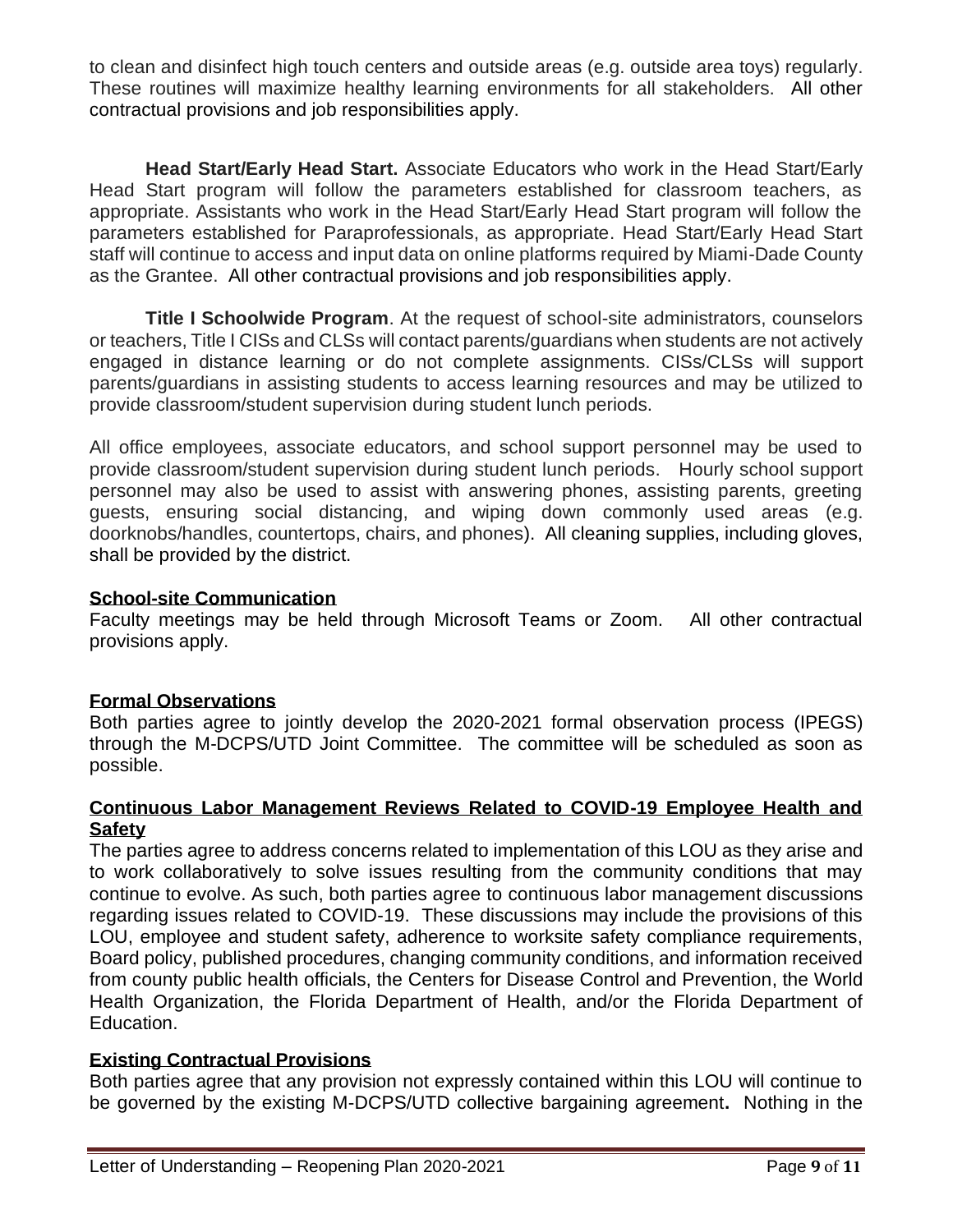*Reopen SMART Return SAFE* reopening guide or any other published M-DCPS policy constitutes a waiver of any specific provision of the UTD/M-DCPS contract.

### **Duration and Renewal**

The provisions of this LOU expire the last workday of the 2020-2021 school year for ten month employees. Both parties agree to revisit the LOU for summer school and for the 2021-2022 school year if needed, based on Centers for Disease Control and Prevention updates. Similarly, both parties agree to revisit the LOU should the Florida Department of Education impose additional mandates.